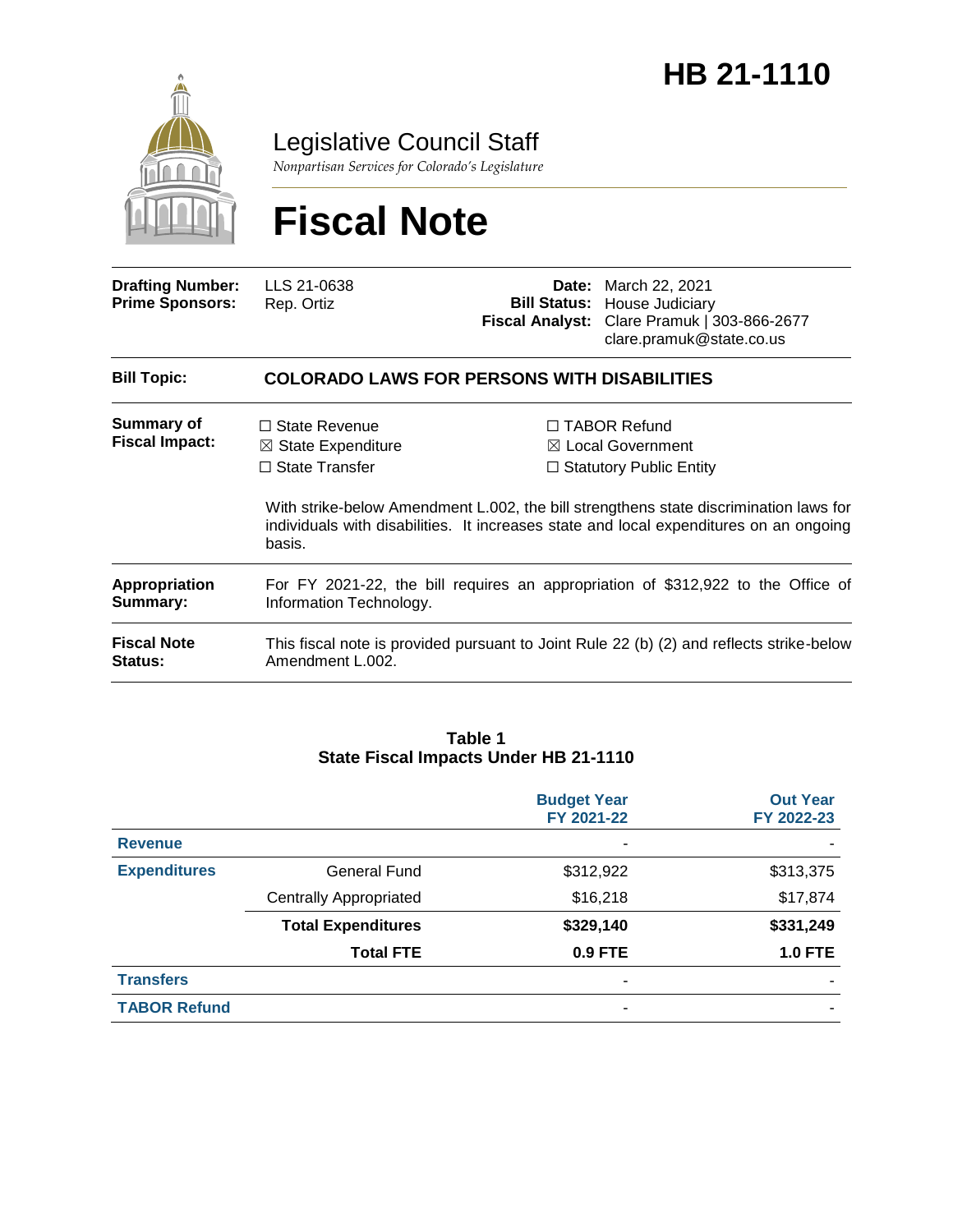Page 2

# March 22, 2021 **HB 21-1110**

# **Summary of Legislation**

With strike-below Amendment L.002, this bill strengthens state discrimination laws for individuals with disabilities. The bill adds three discrimination violations and provides additional responsibility for the Office of Information Technology (OIT) to improve the accessibility of state agency web content.

**Public entity.** Under current Colorado civil rights law, the definition of public entity references Title II of the federal Americans with Disabilities Act of 1990 (ADA). The bill defines public entity as:

- any state or local government; or
- any department, agency, special district, or other instrumentality of a state or local government.

**Discriminatory practices.** The bill prohibits:

- the exclusion of an individual with a disability from participation in or the benefits of services, programs, or activities provided by a public entity;
- a state agency from promulgating rules that provide less protection for individuals with disabilities than provided by the ADA; and
- a public entity from failing to comply with accessibility standards established by OIT.

**Accessibility plans.** The Chief Information Officer of OIT is required to establish accessibility standards for individuals with a disability using the most recent web content accessibility guidelines published by the World Wide Web Consortium Web Accessibility Initiative. State agencies are required to submit a written accessibility plan implementing the standards to the OIT by July 1, 2022. OIT is directed to work collaboratively with state agencies to establish implementation methodologies. State agencies are required to fully implement their accessibility plans by July 1, 2024.

**Remedies.** An individual with a disability may bring a civil suit against a public entity for exclusion from government benefits or for rules promulgated that provide less protection than the ADA for individuals with disabilities upon passage of the bill. Once OIT establishes accessibility standards, a local government or special district is subject to a civil suit for discrimination for not complying with the accessibility requirements in the bill. The remedies for discrimination against an individual with a disability include:

- a court order requiring compliance;
- the recovery of actual monetary damages; or
- a fine of \$3,500.

**Procurement requirements.** Under current law, OIT approves the minimum standards and criteria for state agency procurement of adaptive equipment for nonvisual access uses. This bill expands that authority to include access for an individual with any disability.

**Exemptions.** For purposes of providing OIT with a written accessibility plan, the bill does not include state-supported institutions of higher education or the following departments: Education, Law, Judicial, Legislative, State, and Treasury.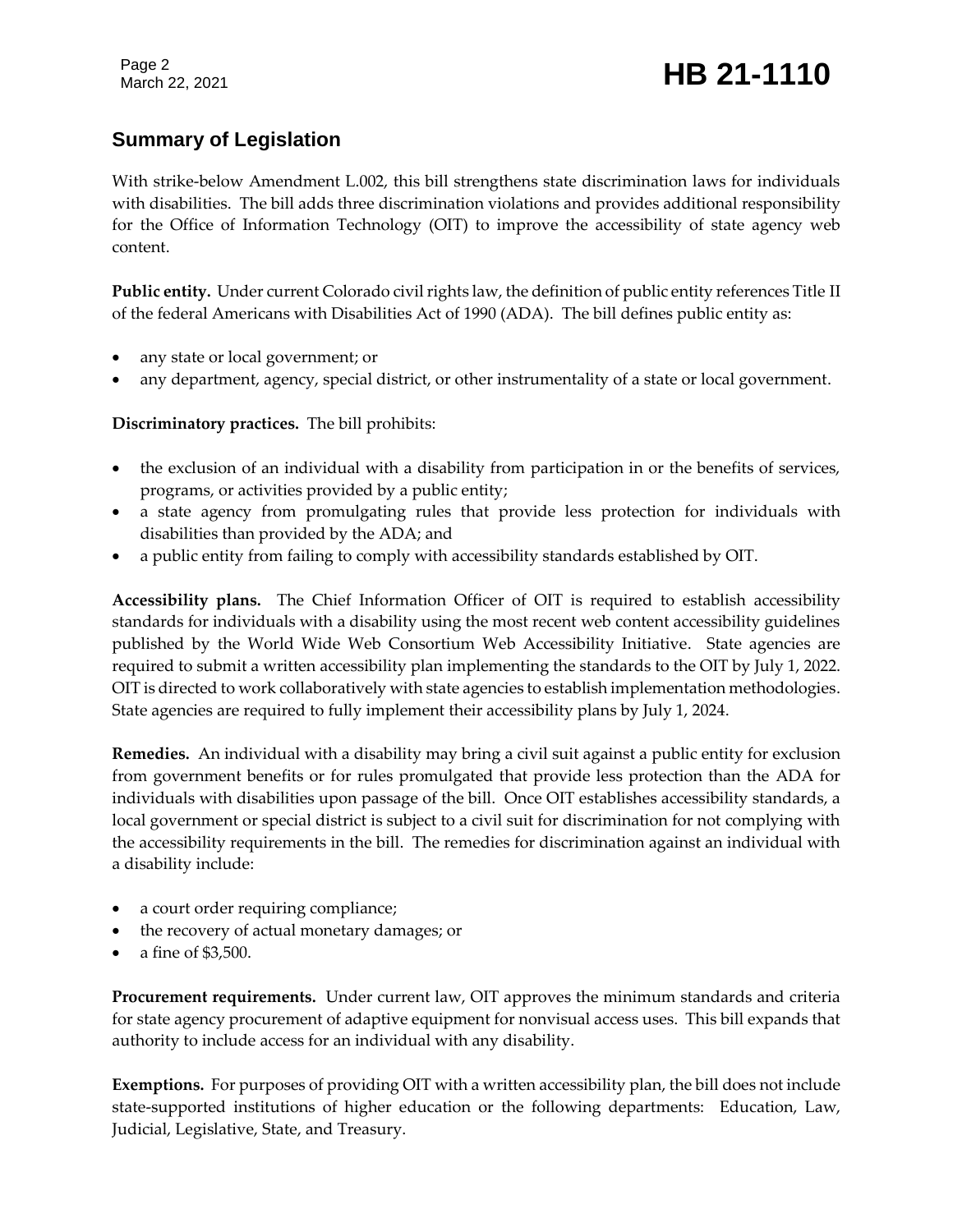# **Background**

**Federal law.** The ADA, which became law in 1990, prohibits discrimination against individuals with disabilities in employment, government services, public accommodations and services, telecommunications, and transportation. The ADA defines "public entity" as:

- any state or local government;
- any department, agency, special purpose district, or other instrumentality of a state or local government; or
- certain commuter authorities, as well as AMTRAK.

Discrimination against individuals with disabilities by the federal government is prohibited by sections 501 and 504 of the Rehabilitation Act of 1973.

**World Wide Web Consortium Web Accessibility Initiative.** The web content accessibility guidelines developed by the consortium are intended to make web content easier to access by individuals with a wide range of disabilities. According to the guidelines, web content should be perceivable, operable, understandable, and robust. Techniques suggested include the use of captions, using alternatives to keyboards, providing input assistance, and ensuring compatibility with current and future technologies.

### **State Expenditures**

This bill will increase General Fund expenditures by \$329,140 and 0.9 FTE in FY 2021-22 and \$331,249 and 1.0 FTE in FY 2022-23 to the OIT. Other agencies will have an increase in workload. These costs are shown in Table 2 and explained below.

|                                           | FY 2021-22 | FY 2022-23     |
|-------------------------------------------|------------|----------------|
| <b>Office of Information Technology</b>   |            |                |
| <b>Personal Services</b>                  | \$79,772   | \$87,025       |
| <b>Operating Expenses</b>                 | \$1,350    | \$1,350        |
| <b>Capital Outlay Costs</b>               | \$6,800    |                |
| Software Licensing                        | \$225,000  | \$225,000      |
| Centrally Appropriated Costs <sup>1</sup> | \$16,218   | \$17,874       |
| <b>Total Cost</b>                         | \$329,140  | \$331,249      |
| <b>Total FTE</b>                          | $0.9$ FTE  | <b>1.0 FTE</b> |

#### **Table 2 Expenditures Under HB 21-1110**

<sup>1</sup> *Centrally appropriated costs are not included in the bill's appropriation.*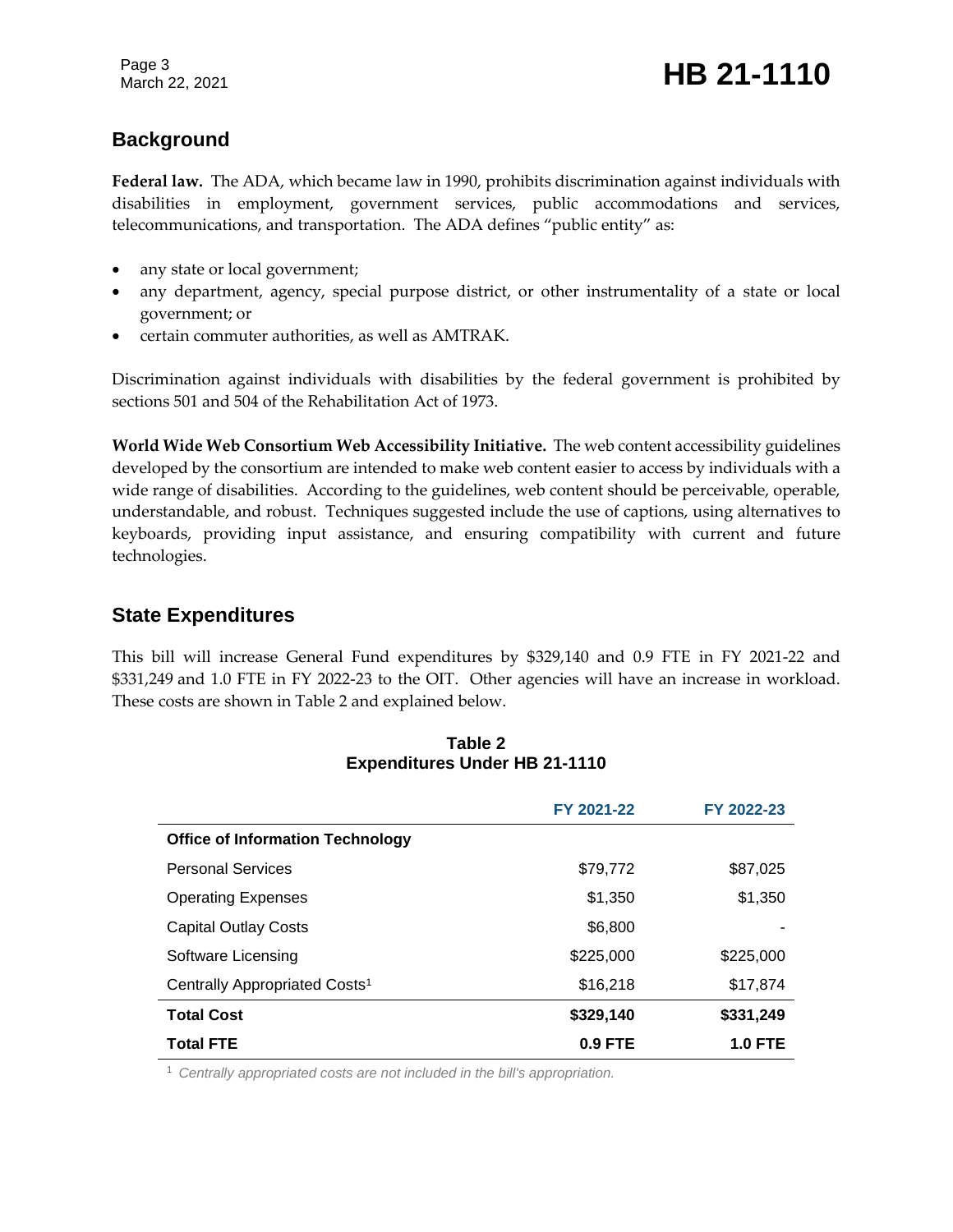Page 4

# March 22, 2021 **HB 21-1110**

**Office of Information Technology.** OIT will establish accessibility standards based on the guidelines referenced in the bill. The Technology Assistance program will add 1.0 FTE Developer II to support state agencies in developing and implementing their accessibility plans. The developer will serve as the administrator for new software, work with agencies to evaluate their websites, monitor accessibility plans, and facilitate meetings with agency liaisons and stakeholders. Personal services costs are prorated in FY 2021-22 for the General Fund pay date shift. Capital outlay costs for the new staff includes the costs for computer screen readers to test accessibility for the visually impaired.

The program will also contract for a software license that evaluates websites for compliance with web standards for accessibility. It will be available for all state agencies, including those not supported by OIT.

**Personnel and Administration.** The bill may result in an increase in discrimination claims from state employees. This will increase costs and workload for multiple divisions in the department, but are not expected to require additional appropriations.

**Judicial Department.** The bill adds three discrimination violations, which may increase the workload for trial courts. Any increase is expected to be addressed within existing appropriations.

**Civil Rights Division**. Similar to the Judicial Department, the Civil Rights Division in the Department of Regulatory Agencies may have in increase in discrimination complaints. Any increase is expected to be addressed within existing appropriations.

**Other state agencies.** This bill will increase workload for state agencies to evaluate their level of compliance with the accessibility standards established by OIT. State agencies whose information technology systems are supported by OIT will have an additional increase in workload to develop their accessibility plans. Once each agency identifies the gaps between their current accessibility and the new requirements by July 1, 2022, they will identify the costs to bring their systems into compliance by July 1, 2024. These costs will be addressed through the annual budget process.

**Centrally appropriated costs.** Pursuant to a Joint Budget Committee policy, certain costs associated with this bill are addressed through the annual budget process and centrally appropriated in the Long Bill or supplemental appropriations bills, rather than in this bill. These costs, which include employee insurance and supplemental employee retirement payments, are estimated to be \$16,218 in FY 2021-22 and \$17,874 in FY 2022-23.

# **Local Government**

Under the amendment, local governments and special districts may be subject to civil suits as soon as OIT adopts accessibility standards if their current information technology resources do not meet those standards. This may result in costs to come in to compliance in a short time frame or be subject to significant penalties.